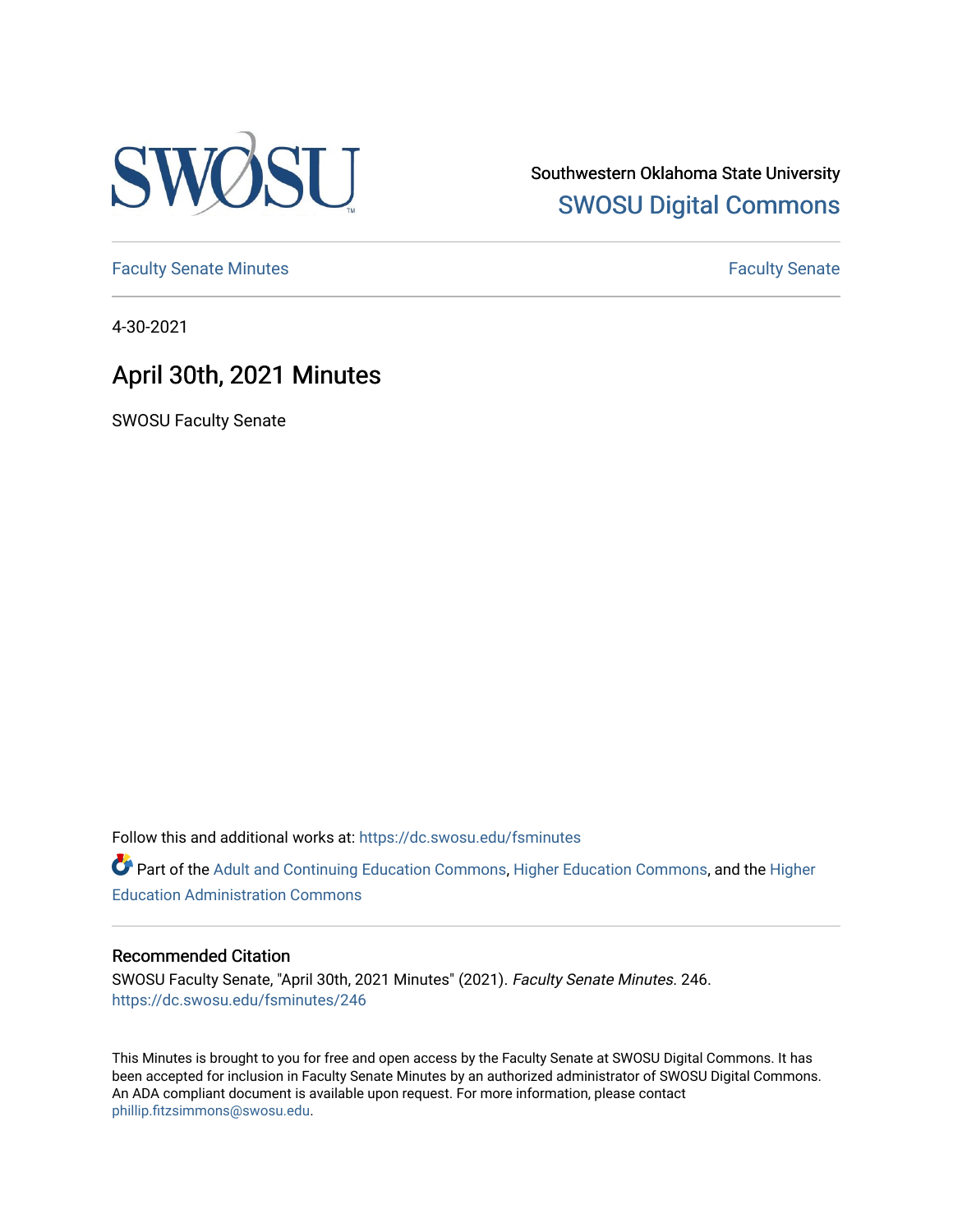# SWOSU Faculty Senate

Friday, April 30, 2021 Approved Minutes

- I. **Call to Order:** Faculty Senate President Karen Sweeney called the April 2021 meeting of the Faculty Senate to Order at 2:32 pm via Zoom.
- II. **Establishment of a Quorum:** Jimena Aracena, Landry Brewer, Sherri Brogdon, Stephen Burgess, Brett Chase, Melanie Claborn, Glenna Davis, Jerry Dunn, Trevor Ellis, Amanda Evert, Daniel Farris, Phillip Fitzsimmons, Angela Gore, Swarup Ghosh, Meri Hix, Sunu Kodumthara, Denise Landrum-Geyer, Sharon Lawrence, Alex Lee, Dana Lloyd, Scott Long, Evette Meliza, Vanesa Nix, Kathy O'Neal, Eric Pritchard, Hank Ramsey, Jessica Salmans, Hardeep Saluja, Tugba Sevin, Tony Stein, Karen Sweeney, Muatasem Ubeidat, Bo Pagliasotti, Natalie Kinder.
- III. **Certification of Substitutes:** None
- **IV. Presentation of Visitors:** None
- **V. Approval of Minutes:** March 2021 Approved unanimously.

#### **VI. Announcements**

- A. President Karen Sweeney
	- 1. *New Faculty Reception and Retirement Reception:* Was great but not well attended.
	- 2. Executive Council and Administrative Council Monday, April 5, 2021
		- a) *President:* We are currently developing a campaign for faculty, staff, and students to encourage getting vaccinated against COVID. Let's keep our due diligence on wearing masks, that's important and thank all of you very much.
		- b) *Provost:* We are moving forward with plans for commencement. An important deadline for the students who plan to participate is this coming Sunday, April  $11<sup>th</sup>$ when students who are graduating in 2021 commencement have to get their graduation application submitted in order to be on the program and on the database and to get tickets for the ceremony. Those who are attending the 2020 ceremonies on Sunday need to have completed their registration for that ceremony on the same day, April 11<sup>th</sup> which is Sunday. Otherwise, everything as we have it on the website will be taking place. Follow the link for more information:
			- <https://bulldog.swosu.edu/commencement/index.php>
		- a) *Associate Provost for Academic Affairs:*
			- (1) ACT Optional Pilot Study
				- (a) SWOSU has been approved to carry out a pilot study for students who enroll at SWOSU without an ACT score. This is trying to get ahead of a growing trend of universities that do not require an ACT score for enrollment/placement/scholarships. We are going to track students who are enrolled through this pilot study to determine what changes we might need to make in the methods in which we place them.
			- (2) Strategic Plan Review Team meeting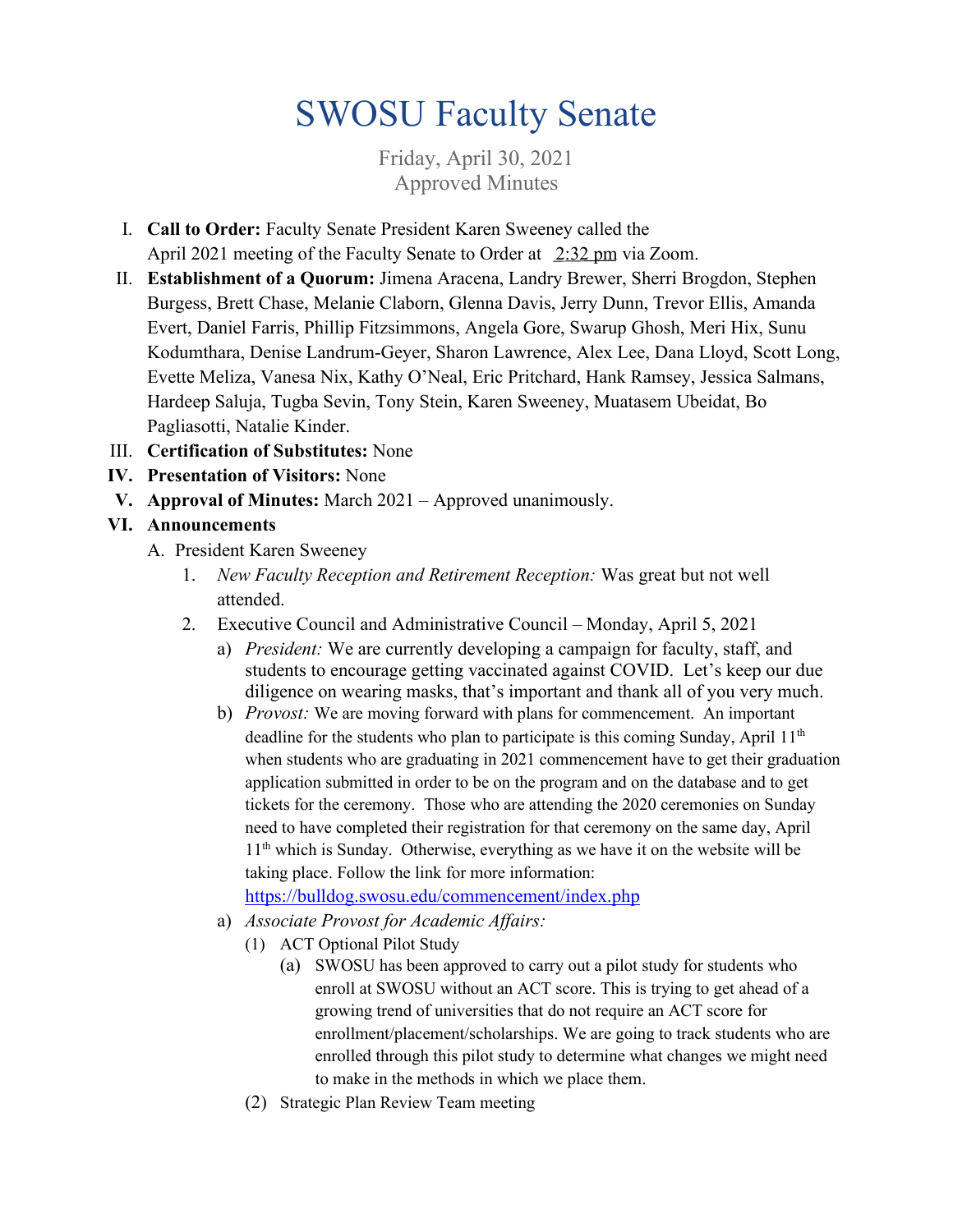- (a) The Strategic Plan Review Team met a week and a half ago. Beneficial meeting involving students, staff, faculty, administration, and alumni. Retention Alert
- (3) Retention Alert
	- (a) We are working on the implementation of a Retention Alert component to the Colleague system. Retention Alert will help the Academic Support Center coordinate communication and actions to address students' retention needs.
- (4) Fall Enrollment
	- (a) Virtual NSOs have started. We encourage advisors to help reach out to firsttime students to enroll them for the Fall 2021 semester.
- b) *CETL:*
	- (1) Working on automating some of our processes first up is the Significant Change Form.
	- (2) Oklahoma Innovative Leadership Institute Continuing through April. Still accepting proposals. Application is on Canvas.
	- (3) Worked with Kyle Wright to develop some SWOSU themed Zoom Backgrounds. I have an email out to Susan in Web Services to see the best location so that all can access them on the web. They will also be in Canvas – Faculty Commons for Faculty and Succeeding in an Online Course for students.
- *c) Dean of Students:* 
	- (1) Cindy Dougherty's memorial was hosted on 3/2/21 @ 4:30pm. She has a memorial bench placed in front of a newly planted garden in the South entrance to the Stafford Building.
	- (2) We currently have 2 positive COVID-19 cases for students.
	- (3) We've had a total of 29 participants complete the Diversity Program this academic year.
	- (4) President's Breakfast is scheduled for April  $25<sup>th</sup>$  @ 7:45pm. It will be hosted in the PCEC then transition to the football field for fireworks that will begin at 9pm.
	- (5) Greek Council met on 3/28 for the final council meeting. We have several returning leaders in their positions for the upcoming year.
	- (6) Esports:
		- (a) Has a new sponsor 66 Ink will be our Jersey Sponsors for the upcoming academic year.
		- (b) Esports and CETL will meet with Von Royal this week to discuss collaborating across institutions with technology.
		- (c) Construction of the new arena will be finished on April  $19<sup>th</sup>$ . The Fire Marshall will then need to come out and evaluate before an opening can be planned.
	- (7) 2020 Medallions were distributed to departments.
	- (8) Faculty/Staff/Administrator appreciation week I scheduled for April  $12<sup>th</sup>$ -16<sup>th</sup>. We've already received nominations for Brandy Awards. Voting will start next week and winners will be awarded by the end of the week.
- *d) Enrollment Management:*
	- (a) As of April 1, 2021:
		- 1,297 Admitted First-time Freshman
		- 332 of those have registered for a Virtual Enrollment Session
		- 150 of those 332 names were handed off to departments last week and are ready to enroll
		- 55 of those 150 have been enrolled as of this morning.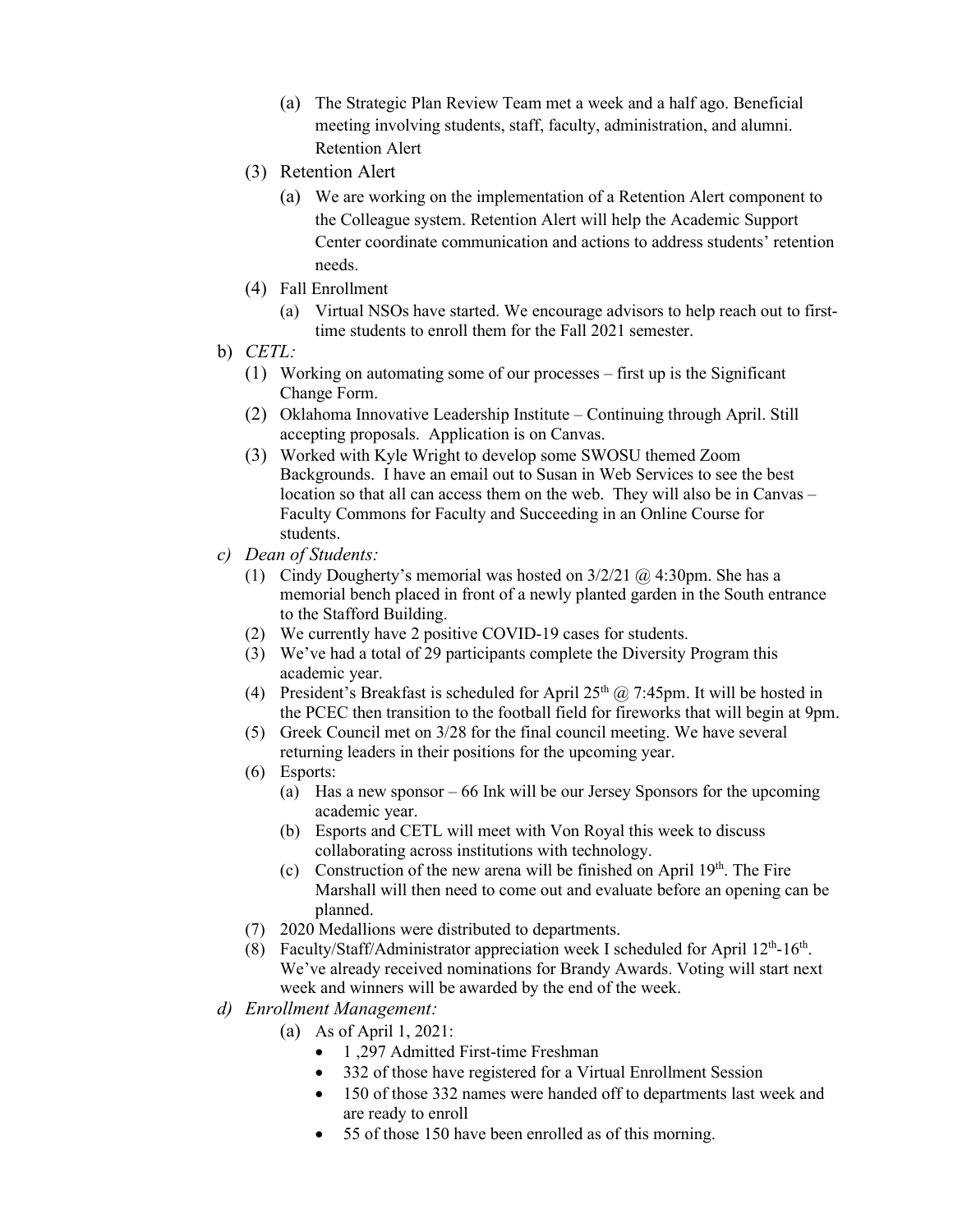- Please make sure that advisors are reaching out to these students. They are expecting to hear from us to get enrolled.
- (b) We will be offering four dates for our "in-person" New Student Info Session: June 15, June 29, July 20 and August 11
- (c) Please help us welcome our new Administrative Assistant to our office: Ms. Salina Garza.
- e) *Registrar:*
	- (1) Graduation: Sunday, April 11th is the deadline to apply for graduation and still be included in the commencement program. Students may continue to apply & participate but will not be included in the program. The deadline to round up remaining transcript and/or course issues is Monday, June 14.
	- (2) Enrollment:
		- (a) Spring 21:
			- Last day to withdraw with a guaranteed W was March 26 for full semester courses.
			- We are now in the instructor permission withdrawal period (through April 21) which requires faculty to login to Self Service and grade students for approved instructor withdrawals. The Registrar's Office does not process withdrawals beyond the last day for a guaranteed W.
			- The last day withdraw with a guaranteed W for  $2<sup>nd</sup> 8$  week courses is Friday, April 16.
		- (b) Summer 21 (through the end of 6 weeks of enrollment but compared to 7 weeks for Summer 20):
			- Headcount:  $1,265 (+8.6%)$
			- Total credit hours:  $7,301 (+11.2\%)$
			- FTE:  $1,039.23$  (+11.3%)
		- (c) Fall 21 (through the end of 6 weeks of enrollment but compared to 7 weeks for Fall 20):
			- Headcount: 1,900 (-8.7%)
			- Total credit hours:  $22,840$  (-10.0%)
			- FTE:  $1,589.43$  (-9.0%)
		- (d) Final Grading: reminder that Spring 21 final grades are due Monday, May 3 at 4:00 PM.
- *f) Vice President of Public Relations and Marketing:*
	- (1) Extended thanks to Dian Ray and Rene Mason from ITS for their work over Easter weekend on an email problem, which had the potential to be a more severe problem for the university's email system.
	- (2) Reminded everyone that SWOSU Rodeo tickets would not be sold at the gate this year and that stubwire.com is handling all ticket sales for this year's event (April 8-10).
- g) *Vice President of Student Affairs:*
	- (1) The Student Government Association has been very active in campus improvements. Watch for a new study bar to be built on the second floor of the Stafford Building, along with new patio furniture installed on the Stafford balcony.
	- (2) SGA is collaborating with the President's Breakfast to provide a pyrotechnic show on Sunday, April 25 to kick off final's week. Breakfast burritos will be served in the PCEC and student may enjoy their breakfast "picnic style" in west stadium seating while watching the fireworks show.
- 4. Faculty Senate Executive officers meeting with Dr. South and Dr. Kendell, April 28, 2021.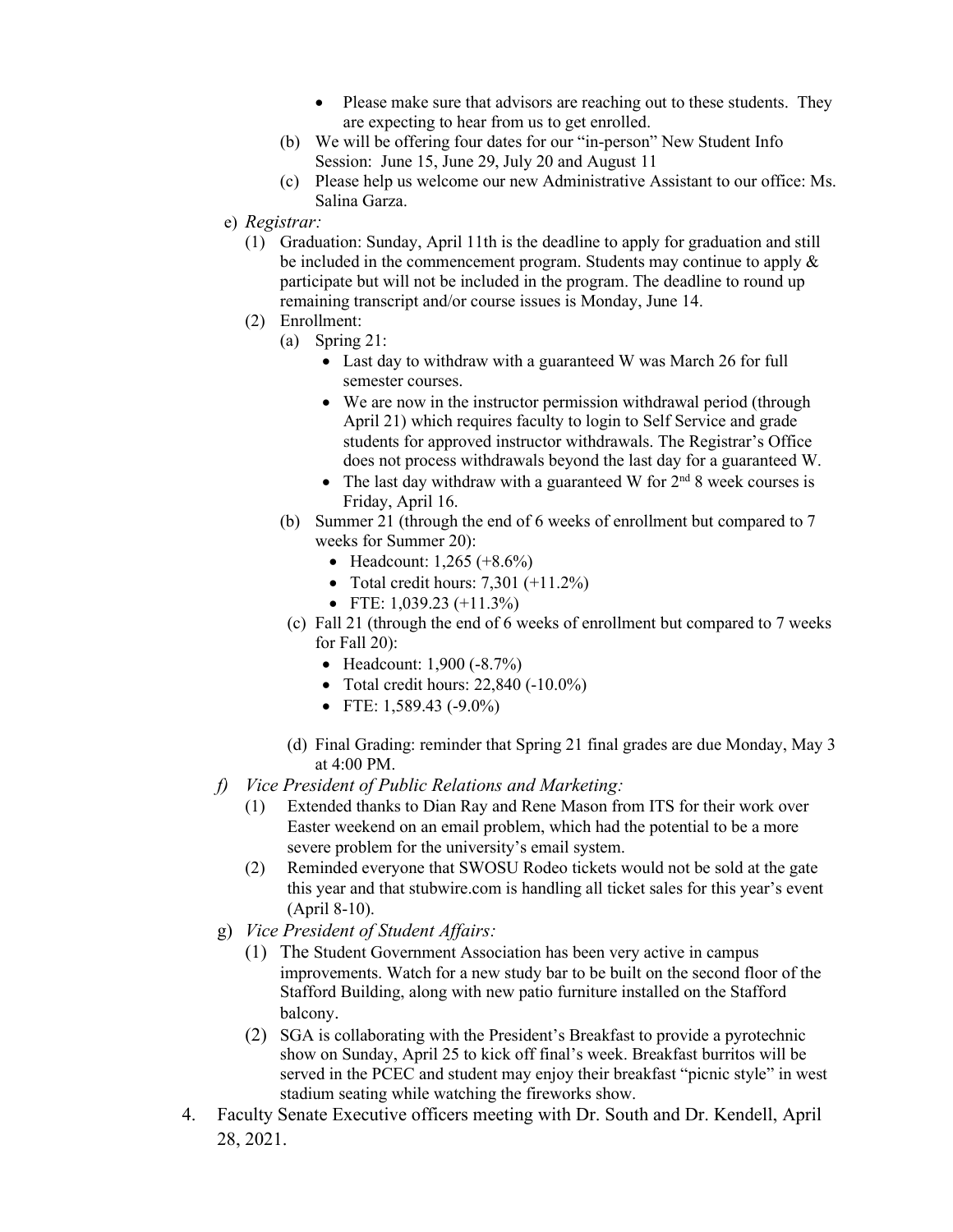- (1) *Summer 2021:* Will follow the same COVID polices as in the Fall 2020 and Spring 2021 semesters for the classrooms as well as Camps.
- (2) *Fall 2021:* New Administration will decide if the COVID polices will change and what that change will look like. The Remote Work Request form may or may not be available.
- (3) *Enrollment:* Currently the numbers show that we are lower in upper-level enrollments up overall over last year, but last year was a complete anomaly, but we are done from the year before the pandemic. The number of students that have applied to SWOSU in previous years are close to the same however, the number of students that have enrolled is lower at this time then previous years. At this time we are up in headcount by 1% and down in credit hours about 5%. Compared to Fall of 2019 we are down about 13% in headcount and 19% in credit hours.
- (4) We have observed over the last several years, pre COVID, that students are enrolling later and later. Research done by the *Daily Oklahoman* last year showed close to a quarter of Oklahoma students that graduated high school who traditionally would have gone to college did not last fall. Among first generation of lower income students that number was over  $1/3<sup>rd</sup>$  which does describe our clientele pretty well.
- B. Secretary/Treasurer: Hardeep Saluja
	- 1. Will fill out Roll Sheet Please check the minutes carefully from each meeting to be assured you were not missed. Also, please be sure to add your name in the chat for attendance.
	- 2. Treasurer's Report
		- a) BancFirst
			- (1) Balance: \$2,203.88
			- (2) Withdrawal: \$0
			- (3) Deposit: \$0
			- (4) Current Balance: \$\$2,203.88
		- b) University Account
			- (1) Balance: \$105.01
			- (2) Current Balance: \$105.01
- C. President Elect Amanda Evert: Nothing to Report
- D. Past President Stephen Burgess: Nothing to Report
- E. Faculty Athletic Representative Bo Pagliasotti: Nothing to Report
- F. Student Government Representative Natalie Kinder: Nothing to Report